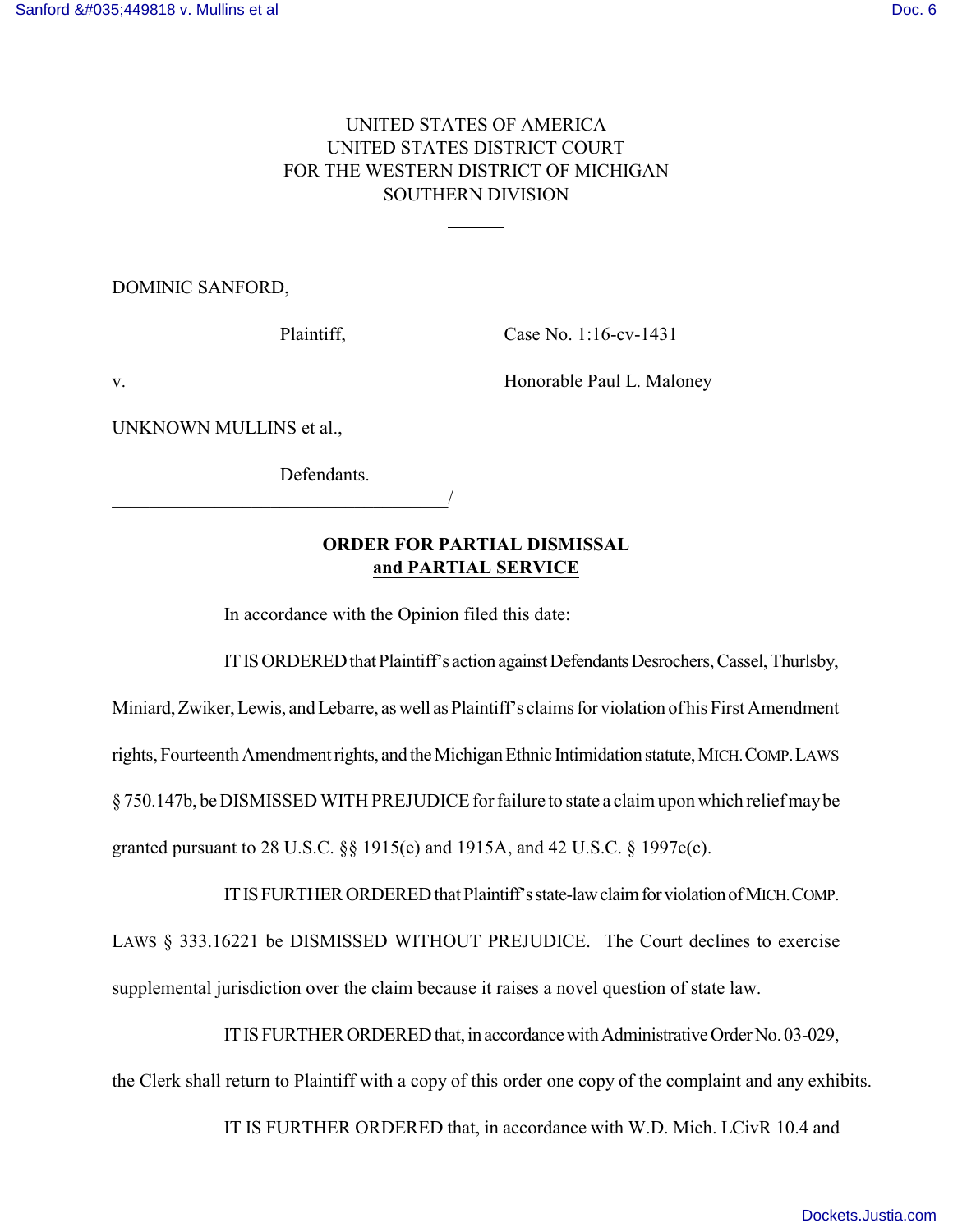Administrative Order 03-029,<sup>1</sup> Plaintiff shall, immediately upon receipt of this order, request that the prison make 3 copies of the complaint and exhibits for service upon Defendants Mullins, Bunting, Cafiero, and Doolittle. Plaintiff is responsible for the cost of the copies. If Plaintiff does not have sufficient funds to pay for the copies, the Michigan Department of Corrections provides loans for legal copies. *See* Mich. Dep't of Corr., Policy Directive 05.03.116.

IT IS FURTHER ORDERED that within fourteen  $(14)$  days of this order, Plaintiff shall file with the Court the requisite number of copies of the complaint and exhibits along with a copy of this order OR an affidavit explaining why Plaintiff is unable to provide the requested copies within the fourteen-day period. Should the Court find that the prison failed to make copies upon Plaintiff's request, the Court will direct the Clerk to make such copies as may be necessary and to charge the Michigan Department of Corrections for the cost of copying at the Court's usual rate of \$.50 per page.

IT IS FURTHER ORDERED that Plaintiff's failure to submit the requested copies within the time provided by the Court or an affidavit explaining why Plaintiff is unable to provide the requested copies may result in the dismissal of his action without prejudice by the Court.

IT IS FURTHER ORDERED that upon receipt ofthe copiesrequired bythis order, the Clerk shall forward the complaint to the U.S. Marshals Service, which is authorized to mail a request for waiver of service to Defendants Mullins, Bunting, Cafiero, and Doolittle in the manner prescribed by Fed. R. Civ. P. 4(d)(2). If waiver of service is unsuccessful, summons shall issue and be forwarded to the U.S.

<sup>&</sup>lt;sup>1</sup>When service is to be made by the United States Marshal, as in this case, the Court's local rules require litigants to provide sufficient copies of their documents for service when the documents are filed. W.D. Mich. LCivR 10.4. Under Administrative Order 03-029, Plaintiff was excused from providing additional copies of his complaint until the Court determined that service was warranted.